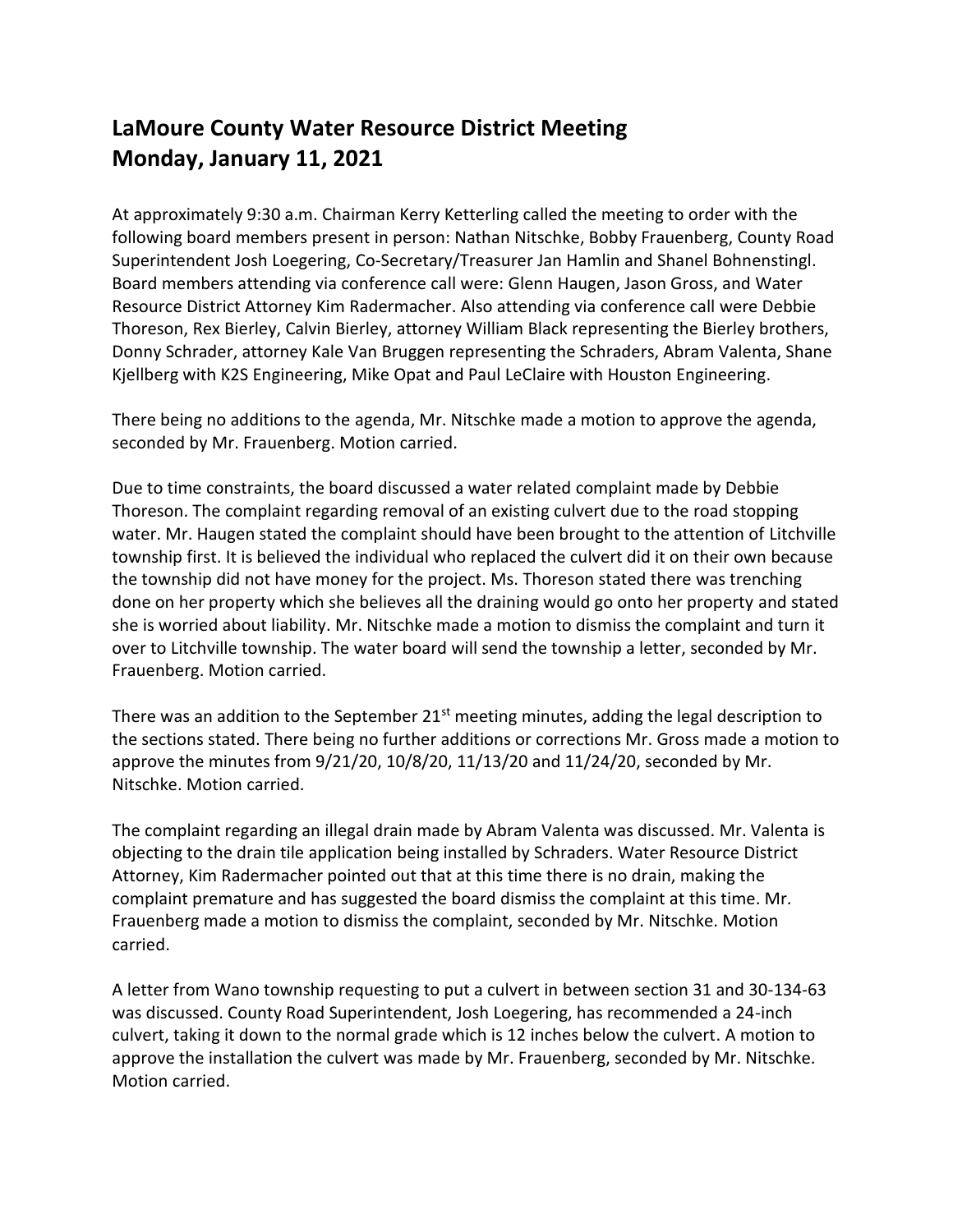Henrietta township has notified the board of an installation of a new culvert. No action is required by the water board.

Scott Schrader's application to install a subsurface water management system permit 2020-4 was discussed. The opinion from the report submitted by Schrader's engineer is that the waterway in question is in fact a natural watercourse. County Road Superintendent, Josh Loegering agreed.

Chairman Ketterling allowed each attorney ten minutes to discuss their findings. Mr. Van Bruggen, attorney for the Schraders, began by stating the board's decision today is governed by statute 61-32-03.13 which states that only written technical evidence provided by landowners notified of the permit application, which includes Allen and Gary Bierley is to be considered. The statute states that the board will decide whether downstream landowners will be flooded or unreasonably harmed. The report states that if the outlet drains into a natural watercourse then a notarized approval from those landowners is not required, if it is not a natural watercourse then then consideration of the reasonable use test. This test examines four factors: 1.) Is the tile permit outliving into the natural watercourse 2.) Is there a reasonable necessity for such drainage 3.) Is reasonable care being taken to avoid unnecessary injury 4.) Is the benefit to Mr. Schrader outweighed by any anticipated burden on the Bierley property. Project manager/professional engineer with Houston Engineering, Mike Opat, presented some high points from his report. Mr. Opat explained that his analysis is heavily based from published documentation from regionally recognized experts in subsurface drainage. Those experts have pointed out that on numerous occasions subsurface drainage typically results in a reduction in peak flows coming off a field following an average rainfall event. That is attributed to that sponged effect that occurs when the subsurface system drains out the soil and allows for more infiltration to occur following a rainfall event. On the other hand, one might expect that there would be potentially more volume that comes out, that subsurface system takes more water out of the ground and conveys its downstream. In their analysis from scratch was that the peak flows were basically identical due to wetland areas that will more frequently converted to cropland so in dry years most of those areas are actually cropped but with a tile system in place, it's going to promote more frequent cropping. Then they analyzed what that means in terms of impacts to the slew in the NW ¼ of section 17-136-63, they found any impacts there to be very minimal and the impacts far outweighed the benefits that are provided which is relevant in terms of North Dakota statutes. Their report accounts for additional volume/excess water that potentially comes out of the tile system so the tile system wouldn't completely drain the soil dry. The tile system just drains out the excess water. Based on a 3-inch rainfall there would be slightly more than half an inch of excess water that drains through the tile system. Based on that, their findings were that when the pump turns on there is still water from the surface runoff that is flowing off of section 18-136-63 into section 17-136-63, but the pumps will have that soil surface or the excess water mostly drained even before the tail end of that surface water drains. Findings show that even with pumping water that is occurring, the water is confined to the natural watercourse that flows through the SW ¼ of section 8-136-63. Mr. Opat stated that in the K2S report the peak flows were significantly inflated, nearly doubling, this goes against the published literature and what he has found. Mr. Van Bruggen asked if the board had any questions, there were none.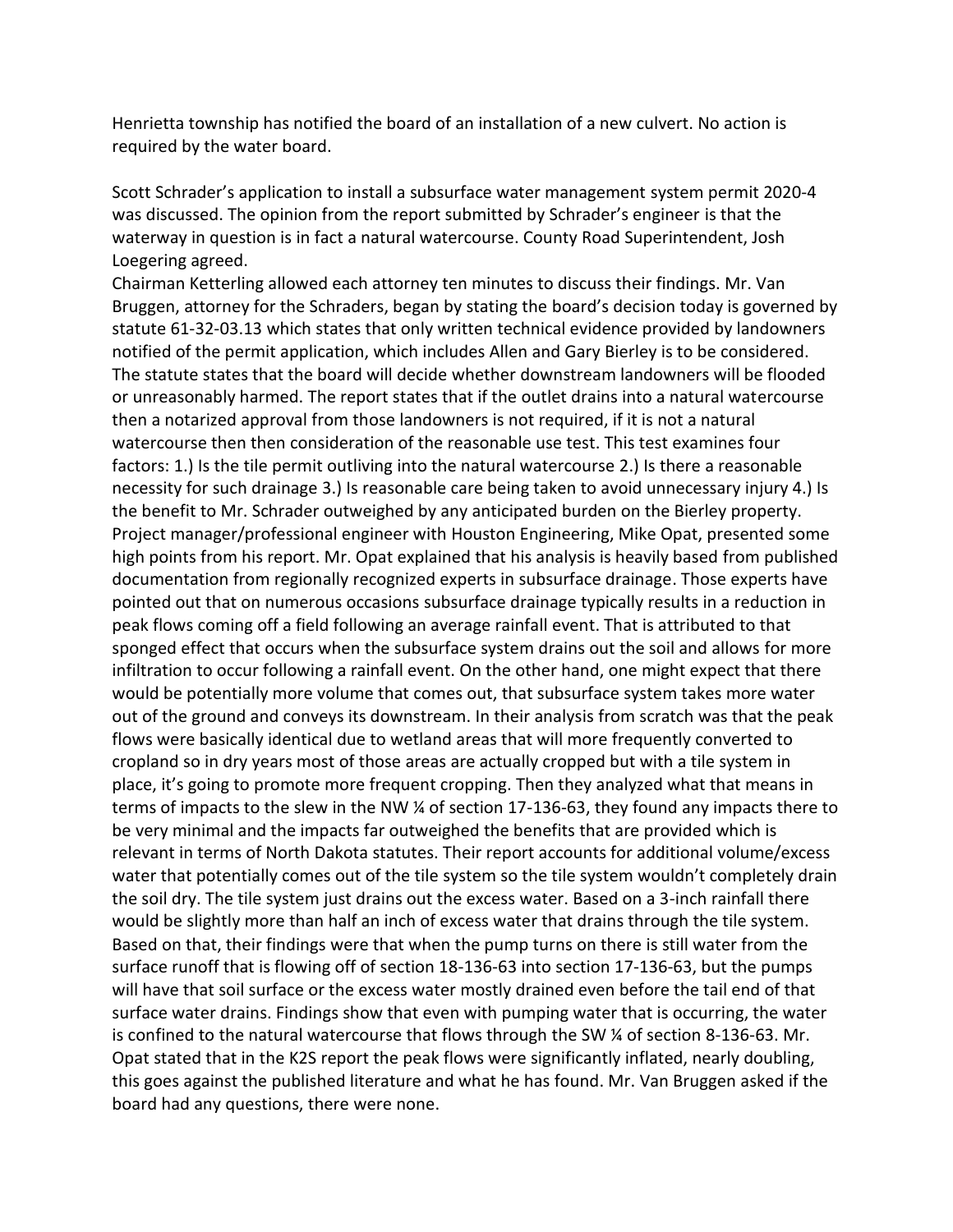Mr. Black, attorney for the Bierleys, pointed out that two experts have different conclusions. He stated that the report from Houston Engineering is a rebuttal to the report put forth by K2S Engineering and an opportunity to respond to that report was not given.

Mr. Kjellberg with K2S Engineering asked to know what other benefits to the project besides the agronomic benefit to Mr. Schrader. He gave a similar example from 2017 which had severe adverse effects and this system the Schrader's want to install is 4-times larger than the example he stated that he struggles with believing this project will have no adverse effect to downstream landowners. He also asked the water board if the request was made to the State Water Commission on deciding on the natural watercourse. Chairman Ketterling explained that it will take some time for the State Water Commission to be able to review and make that determination. Mr. Kjellberg added that the report from Houston Engineering does not show an increase in peak discharge but there was an 18-inch culvert added to a 36-inch culvert and the adjacent crossing there was a 36-inch culvert added to (3) 24-inch culverts. He pointed out there was not an assessment or hydraulic study included in their report. Therefore, he asked why those culverts were put into place when the roads have no history of overtopping. Chairman Ketterling replied stating that to his knowledge there has not been a culvert study. Mr. Kjellberg believes the project will adversely impact the Bierley's land and cause both crop loss and possibly erosion. It was stated in the report from Houston Engineering that there was mechanical manipulation, Mr. Kjellberg stated that is not true, nothing outside of standard practice was done. The board was asked if there were any questions, there were none. Mr. Black reiterated the request from the board to get determination on the watercourse from the State Water Commission.

Ms. Radermacher summarized statute 61-32-03.13 that was referred to earlier by Mr. Opat. She recommends that the board decide, based on the technical evidence provided, on whether the board believes if any harm exists and if they do not believe that harm exists then the permits must be approved. Ms. Radermacher asked Mr. Loegering if he believes there would be unreasonable harm. Mr. Loegering did not prepare a report, he stated based on his visual opinion of the reports, he had concerns with both reports. He does not plan to write a technical memorandum of his views of both reports. He stated he reviewed the reports as a county employee assisting the waterboard, and not as their hired engineer.

Mr. Frauenberg pointed out that the Schrader's have signed permission from the Wieland and another landowner further downstream, and they do not have a problem with the project. Ms. Radermacher reiterated that the determination that the board needs to make is based off the statute, whether the board believes reasonable harm will be done. There was further exchange of opinions from both parties. Based on the technical evidence Mr. Frauenberg made a motion to approve permit 2020-4, Scott Schrader's application to install a subsurface water management system, seconded by Mr. Nitschke. Motion carried, permit passes.

Jan Hamlin reported the financials. As of 12/31/20 the checking account balance was \$32,123.09 combined with the savings account the balance is \$48,134.92. The bills consist of payroll for the five board members, 2021 dues for ND Water Resource Districts Association for \$675.00 and 2021 membership for the ND Water Users Association is \$300.00. The board decided to purchase 7 new handbooks, the cost is \$210.00. Mr. Frauenberg made a motion to pay the bills, seconded by Mr. Nitschke. Motion carried.